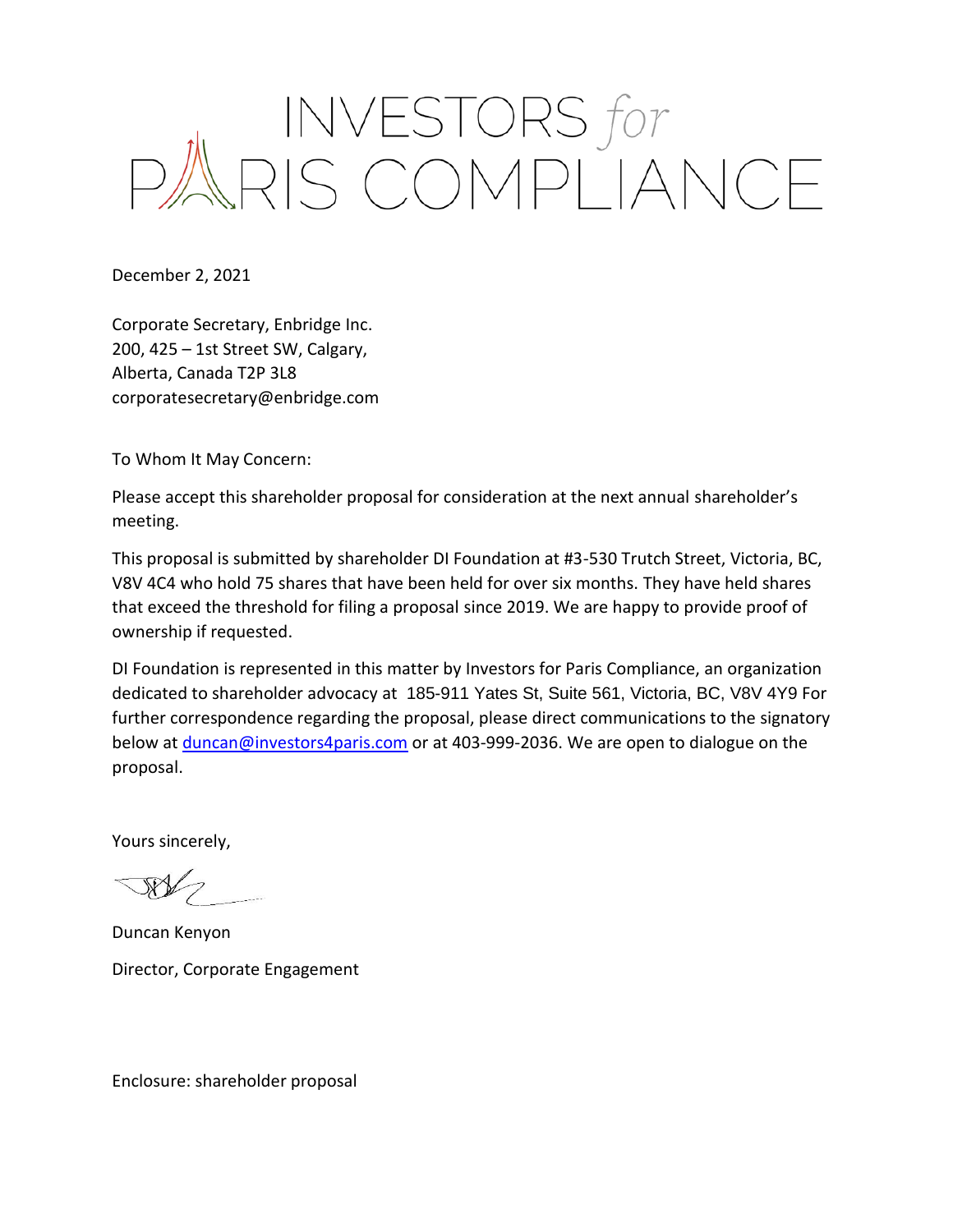## Science-Based Net Zero Target

Resolved: Shareholders request that Enbridge by the end of 2022 strengthen its net zero commitment such that the commitment is consistent with a science-based, net zero target.

## Supporting Statement

Achieving net zero represents a significant challenge and opportunity for Enbridge and requires a commitment to transform its business. A science-based, net zero commitment illustrates to investors and other stakeholders that Enbridge understands the financial and reputation risks, and the opportunities that exist in the fast-paced transition to a low carbon economy.

As the Climate Action 100+ report on Enbridge<sup>1</sup> shows, the company has made a first step towards a 2050 net zero target. But to be consistent with the principles of a science-based net zero commitment Enbridge needs to strengthen its net zero commitment. Clear guidance is emerging in new standards (e.g. Net Zero Standard for Oil and Gas<sup>2</sup>, The Science Based Targets initiative<sup>3</sup>) on what needs to be included in credible, science-based net zero commitments:

- Align capital expenditures with a science-based net zero target
- Account for all Scope 3 emissions (from the value chain)<sup>4</sup>
- Develop an absolute ghg emission reduction target for 2030
- Develop, communicate, and implement a decarbonisation strategy

A science-based net zero commitment is critical in illustrating that Enbridge understands that the change occurring in our energy systems must be much swifter and transformative than commonly understood. For example, the IEA's World Energy Outlook 2021<sup>5</sup>" states net zero means "no new oil and gas fields are required beyond those already approved for development" in conjunction with a historic investment surge in clean technologies with a significant role for the oil and gas industry's expertise as it "fits well with technologies such as hydrogen; carbon capture, utilization and storage; and offshore wind<sup>6</sup>."

Currently, Enbridge's net zero commitment falls short in the following ways:

- Capital investment is still heavily weighted towards gas and liquids infrastructure<sup>7</sup> while only being "positioned for low-carbon opportunities<sup>8"</sup>
- Use of an intensity-based target for 2030 instead of an absolute one

- 4 SBTi recommends scope 3 emissions be included for companies with scope 3 emissions that represent >40% of overall emissions<https://sciencebasedtargets.org/resources/files/SBTi-criteria.pdf>
- <sup>5</sup> <https://www.iea.org/reports/world-energy-outlook-2021>

<sup>1</sup> <https://www.climateaction100.org/company/enbridge-inc/>

<sup>&</sup>lt;sup>2</sup> <https://www.iigcc.org/resource/net-zero-standard-for-oil-and-gas-companies/>

<sup>3</sup> <https://sciencebasedtargets.org/>

<sup>6</sup> <https://www.iea.org/reports/net-zero-by-2050>

<sup>7</sup> 2021-23 capital investment: 31%: liquids pipelines: 50% gas transmission and distribution; and 19% renewable power generation [https://www.enbridge.com/investment-center/reports-and-sec-](https://www.enbridge.com/investment-center/reports-and-sec-filings/~/media/Enb/Documents/Investor%20Relations/2021/2021_Q3_Supplemental_Package_FINAL.pdf)

[filings/~/media/Enb/Documents/Investor%20Relations/2021/2021\\_Q3\\_Supplemental\\_Package\\_FINAL.pdf](https://www.enbridge.com/investment-center/reports-and-sec-filings/~/media/Enb/Documents/Investor%20Relations/2021/2021_Q3_Supplemental_Package_FINAL.pdf) <sup>8</sup> Enbridge Investment Community Presentation (August 2021)

[https://www.enbridge.com/~/media/Enb/Documents/Investor%20Relations/2021/Enbridge%20Investment%20Co](https://www.enbridge.com/~/media/Enb/Documents/Investor%20Relations/2021/Enbridge%20Investment%20Community%20Presentation%20August%202021.pdf) [mmunity%20Presentation%20August%202021.pdf](https://www.enbridge.com/~/media/Enb/Documents/Investor%20Relations/2021/Enbridge%20Investment%20Community%20Presentation%20August%202021.pdf)